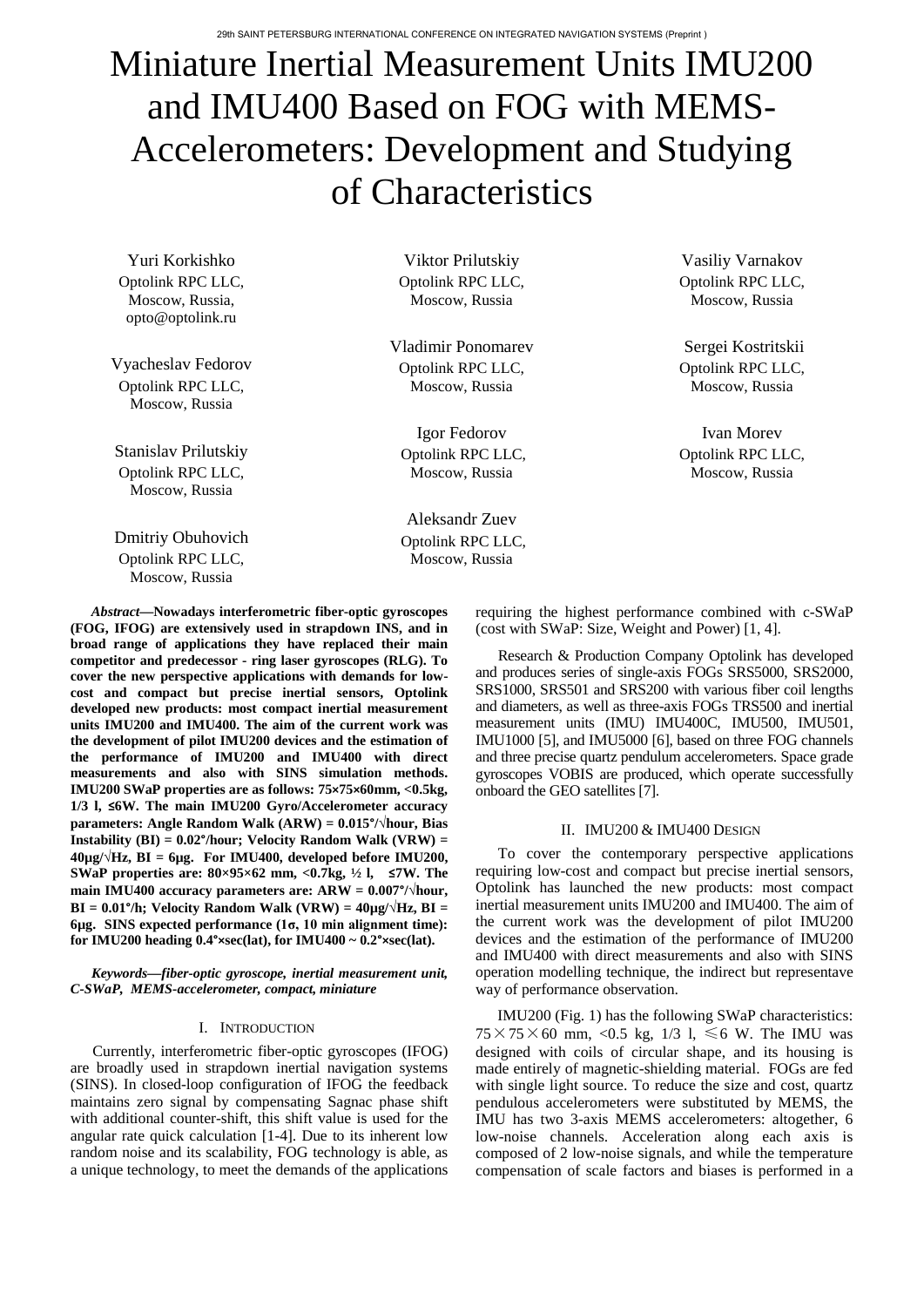composite way, misalignment corrections are performed separately for each of 2 effective triads before mixing. Also, the combination of 2 signals in each channel enables us to mutually compensate bias and scale factor instabilities and temperature dependences, while effective accelerometer (ACC) size effect arms do not exceed 5mm. Current scheme was first used in IMU400, now it is already checked and approved. IMU200 chassis is fully made of magnetically soft material (shielding from external magnetic field).



Fig. 1. IMU200 external view.

IMU400 (Fig. 2) has SWaP characteristics:  $80\times95\times62$  mm, 0.7 kg, 0.5 l,  $\leq 7$  W. FOGs are fed with single light source, coils are designed in a shape of rectangle with rounded corners. In future, additional IMU400 versions with circular fiber coils might appear, with slightly increased (worse) ARW but with less (better) temperature instability (down to 0.1°/hour, 1σ, in temperature range).

Both IMU200 and IMU400 are available in version of three-axis gyro, with NO accelerometer channels installed.



Fig. 2. IMU400 external view.

Each IMU400 has 3 triads (physical) of MEMS accelerometers, with 6 low-noise (composing 2 effective triads) and 3 high-noise acceleration channels which are neglected. Acceleration value along each axis is composed of 2 low-noise signals from different physical triads. Effective accelerometer lever arms do not exceed 10 mm.

# III. IMU CHARACTERISTICS

Pilot IMU200 units performance: FOG - ARW 0.015°/ $\sqrt{h}$ , bias instability 0.02°/h, run-to-run 0.03°/h, scale factor error 100 ppm; Accelerometer channels are similar to previously developed IMU400, with performance values presented below.

Regular IMU400 units performance (more than 100 devices produced and delivered to customers so far): FOG - ARW 0.007°/ $\sqrt{h}$ , bias instability 0.01°/h, run-to-run 0.02 °/h, scale factor error 100 ppm; Accelerometers - VRW  $40 \mu g/\sqrt{Hz}$ , bias instability 6  $\mu g$ , run-to-run 20  $\mu g$ , scale factor error 150 ppm.

Allan variance plots of pilot IMU200 units and regular IMU400 units are shown in Fig. 3. IMU400 shows 2 times lower (better) ARW than IMU200, with same results for Accelerometer channels, due to identical channel models and scheme used. Gyro and Accelerometer channel bias temperature behavior of IMU200 is shown in Figure 4. Plots of similar sense for IMU400 are show in Figure 5.



Fig. 3. IMU200 & IMU400 Allan deviation curves.



Fig. 4. IMU200 Gyroscopes & Accelerometers bias stability (drift) plots in temperature range -40 $^{\circ}$ C - +60 $^{\circ}$ C with constant temperature change rate (ramp)  $+20^{\circ}$ C/hour (20+) and  $-20^{\circ}$ C/hour (20-). Absolute values are shifted.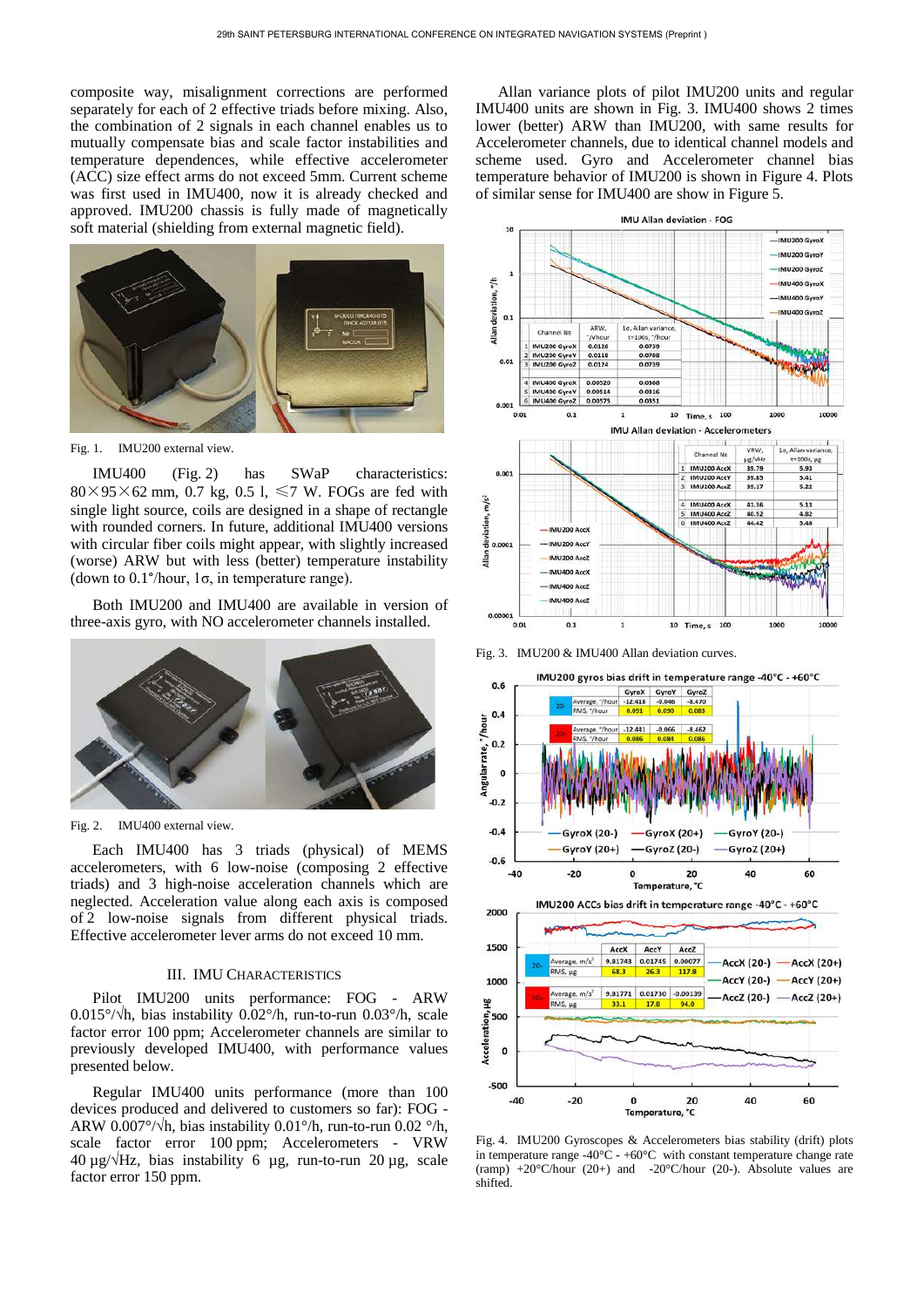In general, due to conventional fiber coil design IMU200 possess more stable temperature profile for gyro bias and scale factor dependences, compared with IMU400. Shown in Fig.4 plots for gyroscope biases represent that IMU200 can successfully meet regular IMU400 results [9] of RMS < 0.1°/hour over the device temperature range. Meanwhile, best IMU400 coils give results of RMS < 0.04°/hour over the temperature range, however it is difficult to guarantee from coil to coil.

For reader's convenience, in order to represent all temperature test data in one plot with single scale of magnitude, Gyro and ACC plots were shifted by constants: -12.4, 0, -8.4°/hour for Gyros X,Y,Z, respectively, and 9.8, 0.013 m/s<sup>2</sup> for accelerometers X,Y in Fig.4; -12.4, 7.7, 3.4 °/hour for Gyros X,Y,Z in Fig.5. Real Average/STD data for each channel is presented in captions in Fig. 4, 5.



Fig. 5. IMU400 Gyroscopes bias stability (drift) plots in temperature range  $-40^{\circ}$ C -  $+60^{\circ}$ C with constant temperature change rate (ramp) +20°C/hour (20+) and -20°C/hour (20-). Absolute values are shifted for convenience.

## IV. SINS SIMULATION TESTS

At Optolink, various test procedures [8] are carried out in order to qualify SINS accuracy level. One of key SINS performance parameters is the heading accuracy during successively performed initial alignments via gyrocompassing. Each SINS runs series of alignment tests, which consist of alignment statistics accumulation over 4 or more cardinal directions. This test is significant because in addition to sensor noise (RMS of yaw with respect to its mean value), it shows the mean heading errors for each direction. These heading errors represent mainly gyro absolute bias errors and their stability in time [9].

The IMU performance under precise calibration option is regularly tested with the same approach as to SINS, with the use of SINS modeling software. The statistics of alignments shows heading RMS 0.5° for IMU200 and RMS 0.3° for IMU400 (latitude φ=56°N, Figures 6 & 7, respectively). Minimum achievable heading RMS due to gyro noise level is 0.2°×sec(lat) for IMU200 and 0.1°×sec(lat) for IMU400, not accounting for biases.

Gyro bias changes from test to test were at most 0.043°/hour and 0.027°/hour for IMU200 and IMU400, respectively.

After precise accounting for biases, IMU200 at 4 cardinal directions test shows position drift of ~8 nautic miles over 5 hours in pure inertial mode (no aiding, no Schuler oscillations damping), with a 30-minute alignment

(Fig. 8). Schuler velocity amplitude reaches 2.7 m/s and 5 m/s for the East and North velocities.

| Heading<br>$\blacksquare$ | $\mathbf{1}$      |         | $\overline{z}$ | $\overline{\mathbf{3}}$ | 4        | 5        |       | 6               | Average<br>for            |        | <b>Dispersion</b><br><b>for</b> | <b>RMS</b> for<br>Heading, |
|---------------------------|-------------------|---------|----------------|-------------------------|----------|----------|-------|-----------------|---------------------------|--------|---------------------------------|----------------------------|
| $\mathbf 0$               | $-0.374$<br>0.300 |         | 0.279          | 0.388                   | 0.077    |          | 0.108 | 0.1296          |                           | 0.0793 | 0.282                           |                            |
| 90                        |                   | 89.315  | 89,669         | 89.358                  | 90.038   | 89,444   |       | 89.343          | 89.5277                   |        | 0.2889                          | 0.537                      |
| 180                       |                   | 179.961 | 179.503        | 180.123                 | 179,465  | 179,766  |       | 179.861         | 179.7797                  |        | 0.1042                          | 0.323                      |
| 270                       |                   | 270,489 | 271.323        | 270.342                 | 270.973  | 270.405  |       | 270.703         | 270.7061                  |        | 0.6189                          | 0.787                      |
| 0                         | 0.834             |         | 0.481          | 0.181                   | 0.006    | $-0.226$ |       | 0.731<br>0.2560 |                           |        | 0.1957                          | 0.442                      |
|                           |                   |         |                | Bias, "/hour            |          |          |       |                 |                           |        | <b>Total disp.</b>              | <b>Total RMS</b>           |
|                           |                   |         | x              | ٧                       | z        |          |       |                 |                           |        | 0.3019                          | 0.549                      |
|                           |                   | test1   | $-0.071$       | $-0.026$                | $-0.052$ |          |       |                 |                           |        |                                 |                            |
|                           | test2             |         | $-0.029$       | $-0.036$                | $-0.047$ |          |       |                 | <b>Cardinal direction</b> |        |                                 |                            |
|                           |                   |         |                |                         |          |          | $O^*$ | $90^\circ$      | 180°                      | 270°   | $O*$                            | Average                    |
|                           |                   |         |                | RMS (Mean-shifted), °   |          |          | 0.274 | 0.281           | 0.258                     | 0.380  | 0.386                           | 0.316                      |

Fig. 6. IMU200 alignment statistics (10 minutes alignment time), 4 cardinal directions. Total RMS =  $0.549^\circ$  (Moscow latitude 55.97°). Estimated gyro bias errors are shown. Estimated alignment limit 0.316° ~  $0.2^{\circ} \times \text{sec}(lat^{\circ})$ .

| Heading      |                | $\mathbf{1}$          | $\overline{2}$ |   | 3                  | $\overline{a}$ | 5           |                    | 6           | Average<br>for            |             | <b>Dispersion</b><br>for | <b>RMS</b> for<br>Heading, |
|--------------|----------------|-----------------------|----------------|---|--------------------|----------------|-------------|--------------------|-------------|---------------------------|-------------|--------------------------|----------------------------|
| $\mathbf{o}$ |                | 0.195                 | 0.034          |   | 0.380              | 0.002          | 0.098       |                    | 0.279       | 0.1647                    |             | 0.0452                   | 0.212                      |
| 90           |                | 90.339<br>90.513      |                |   | 90.541             | 90.276         | 90.051      |                    | 90.398      | 90.3531                   |             | 0.1514                   | 0.389                      |
| 180          | 179.857        |                       | 179.605        |   | 179,770<br>179.926 |                | 179,778     |                    | 179.731     | 179.7779                  |             | 0.0594                   | 0.244                      |
| 270          | 269.555        |                       | 269.798        |   | 269.531            | 269.476        |             | 269,569<br>269.804 |             | 269.6221                  |             | 0.1597                   | 0.400                      |
| $\mathbf{o}$ | 0.011          |                       | $-0.192$       |   | $-0.278$           | $-0.023$       | 0.145       |                    | 0.115       | $-0.0226$                 |             | 0.0211                   | 0.145                      |
|              |                | Bias, <i>'</i> /hour  |                |   |                    |                |             |                    |             |                           |             | <b>Total disp.</b>       | <b>Total RMS</b>           |
|              |                | x                     |                | v | z                  |                |             |                    |             |                           |             | 0.0979                   | 0.313                      |
|              | 0.028<br>test1 |                       | 0.054          |   | $-0.019$           |                |             |                    |             |                           |             |                          |                            |
|              | 0.036<br>test2 |                       | 0.040          |   | 0.008              |                |             |                    |             | <b>Cardinal direction</b> |             |                          |                            |
|              |                |                       |                |   |                    |                | $0^{\circ}$ | $90^{\circ}$       | $180^\circ$ |                           | $270^\circ$ | 0°                       | Average                    |
|              |                | RMS (Mean-shifted), ° |                |   |                    |                | 0.179       | 0.110              |             | 0.142                     | 0.153       | 0.146                    |                            |

Fig. 7. IMU400 alignment statistics (10 minutes alignment time), 4 cardinal directions. Total RMS = 0.313° (Moscow latitude 55.97°). Estimated gyro bias errors are shown. Estimated alignment limit 0.146° ~  $0.1^{\circ} \times \text{sec}(\text{lat}^{\circ})$ .

After bias trimming, IMU400 in alignment test run shows 5 nautic miles position drift over 8 hours in pure inertial mode with 20 minutes start alignment (Fig. 9, no aiding, no ZUPT, no Schuler oscillations damping). Velocity error reaches 2 m/s and 4 m/s for East and North velocities.

In addition to modeling of IMU400 drifts in static over time, real navigation data of IMU are presented (Fig. 10). IMU device was being recorded standalone along the track on a vehicle. For each test, IMU record starts with 10 minutes of static required for initial alignment, then the movement starts. No data source is used for aiding or fusion - IMU is the only device in tests. GPS data for the true track plotting (blue in Fig. 10 plots) is available before the IMU tests as the tracks that we use are fixed.

The only kind of corrections that we used in post-processing of IMU400 test laps was zero velocity update (ZUPT) and Kalman filtration on the basis of velocity errors during ZUPT. In Figure 10, navigation of two data sets is shown, heading is obtained via gyrocompassing alignment (10 minutes). First record is collected over track of ~30 km (30) minutes of vehicle movement). Second record is collected over track of ~110 km (100 minutes of vehicle movement). The presented plots show IMU400 navigation results of  $\sim$ 1km position error for the 1<sup>st</sup> track and  $\sim$ 10km error for the  $2<sup>nd</sup>$  track. These results are incomparably better than any MEMS or open-loop FOG for the same task (they are not even measured in pure inertial mode).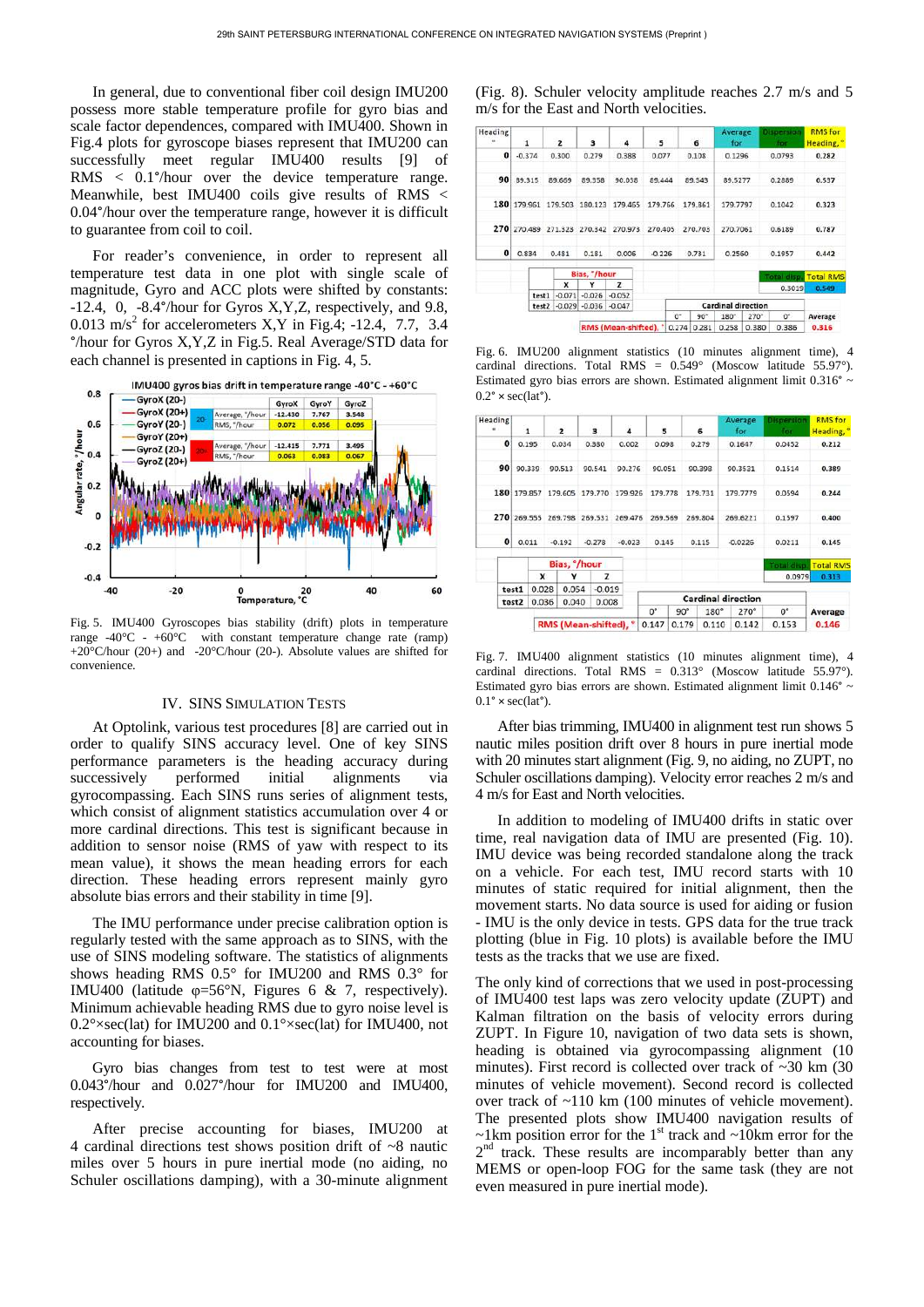

Fig. 8. IMU200 drift in pure inertial mode (static), 5 hrs, no aiding, 30



Fig. 10. IMU400 navigation results in compensated inertial mode (ZUPT) in two records: ~30 km (1km CPE error), ~110 km (10km CPE error). Red is the IMU postprocessing results, Blue is GPS plot collected for the track.



Fig. 9. IMU400 drift in pure inertial mode (static), 8 hrs, no aiding, 20 min. alignment, 4 cardinal directions.

## V. CONCLUSION

Obtained performance characteristics and results allow us to consider IMU200 as tactical and IMU400 as nearnavigation grade IMUs suitable for various applications, especially aeronavigation and UAV. While accelerometer channels in these two kinds of devices are virtually same, gyro channels differ in terms of noise and bias stability; IMU400 has two times lower (better) ARW ~  $0.007^{\circ}/\text{hour}$ , IMU200 ARW ~ 0.015°/√hour.

### **REFERENCES**

- [1] H. C. Lefevre, The Fiber-Optic Gyroscope, Second Edition. Boston, Artech House, 2014
- [2] W. K. Burns, Ed., Optical Fiber Rotation Sensing, Boston, Academic Press, 1994.
- [3] E. Udd and M. Digonnet, Eds., Design and Development of Fiber Optic Gyroscopes, Bellingham, Washington, SPIE Press, 2019.
- [4] H. C. Lefevre, "The fiber-optic gyroscope: Achievement and perspective", Gyroscopy and Navigation, 2012, Vol.3, pp.223-226.
- [5] Yu. N. Korkishko, V. A. Fedorov, V. E. Prilutskii, V. G. Ponomarev, I. V. Morev, S. M. Kostritskii, A. I. Zuev, V. K. Varnakov, "Interferometric closed loop fiber optical gyroscopes for commercial and space applications", Proc.SPIE, 2012, vol.8421, OFS2012 22nd International Conference on Optical Fiber Sensors, 842107.
- [6] Yu. N. Korkishko, V. A. Fedorov, V. E. Prilutskiy, V. G. Ponomarev, I. V. Fedorov, S. M. Kostritskii, I. V. Morev, D. V. Obuhovich,